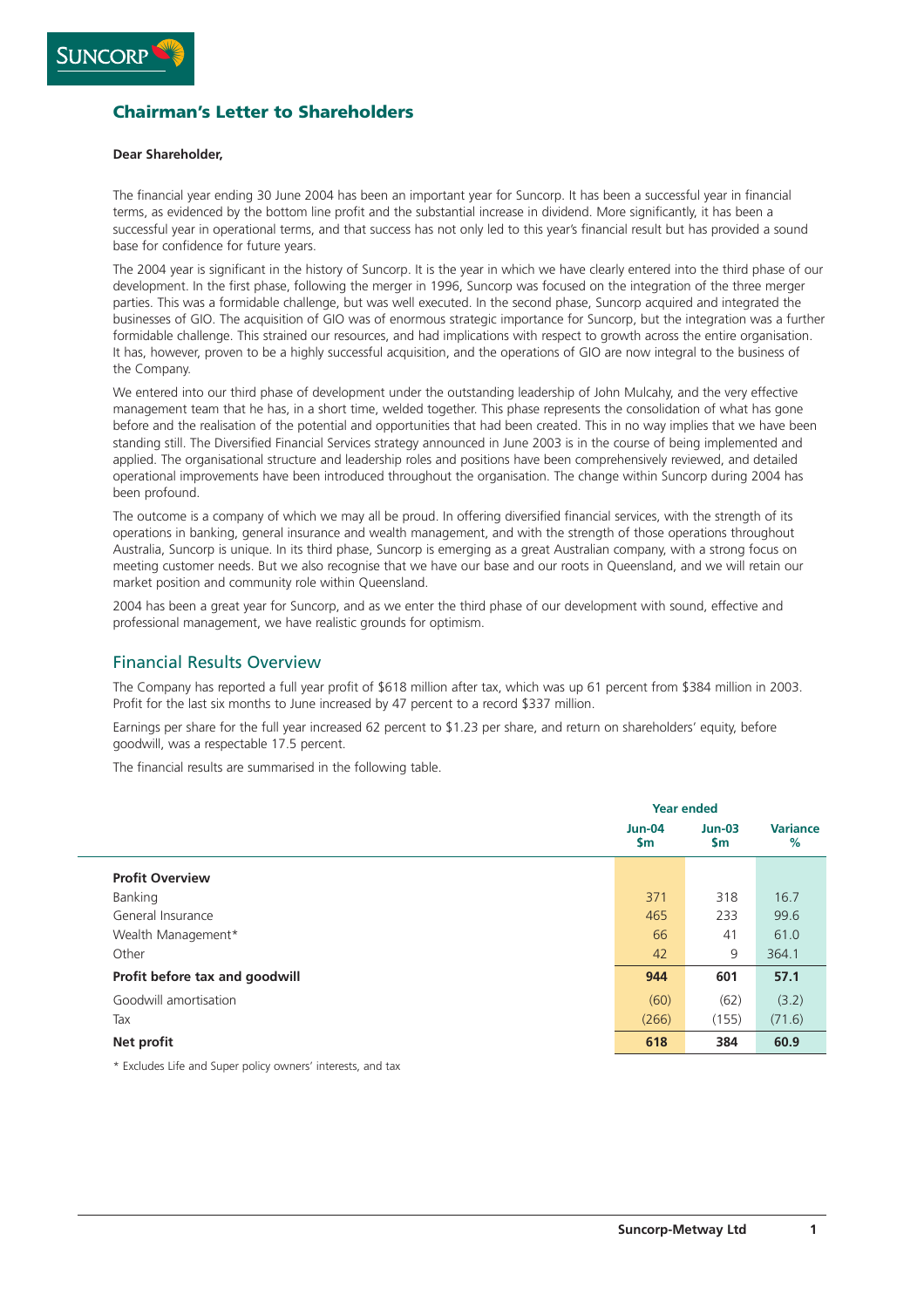#### **Chairman's Letter to Shareholders** (continued)

While it is clearly an excellent result, the headline numbers can be skewed by external factors such as the strength of the sharemarket, which affects our investment returns, and by one-off profits during the year, such as the sale of our investment in the Cashcard business for a \$31 million pre-tax gain. If we exclude those items to get a better understanding of underlying performance, we see earnings still increased by 34.7 percent to \$784 million, before tax. So the core profitability of the company has improved significantly over the year.

As indicated in the table, each of the operating divisions has produced a commendable increase in earnings.

The Banking division lifted profit by 16.7 percent to \$371 million, with the highlights being a rapid recovery in home lending, the continued outperformance of our business banking operations, maintenance of margins and the very sound credit quality of the entire book.

In General Insurance, the result rose by almost 100 percent to \$465 million. Operating conditions in the industry have recovered significantly over the past two years as insurers have adopted more disciplined pricing practices, and as legislative reforms have reined in escalating claims costs.

Consequently, the industry as a whole is now earning a level of profits which is more appropriate for the risks involved. The improvement simply reflects the fact that the industry in prior periods was recording very poor profitability, which ultimately led to the demise of some participants, or the withdrawal of some insurers from markets such as public liability. The improved profitability of the industry is a good thing for all consumers, because it means that they can be much more confident that their insurance provider is strong and secure, and will be there to pay claims when needed.

The Suncorp insurance business, fresh from the merger with GIO, has been well positioned to benefit from that structural upturn in the industry. Our results show the business has been operating efficiently, and generating satisfactory underwriting results. The profit has also been assisted by a substantial recovery in investment markets, particularly over the last six months.

Wealth Management similarly has enjoyed a strong improvement in investment earnings, contributing to a 61 percent increase in profit to \$66 million for the year.

### Dividend

The strength of these results, combined with the underlying performance of the Company, has given the Board the confidence to announce a significant increase in the final dividend to 40 cents per share, up from 30 cents for the June half of 2003. That takes the full year dividend to 70 cents per share, fully franked, which represents a 25 percent increase in the dividend for the full year.

The increase in dividends reflects the significant step-up in our earnings profile during the past year as we have reaped the full benefits of the GIO acquisition and implemented improvements to our business lines. We are confident that the higher dividend level is sustainable and in accordance with our longer term policy of delivering continued steady increases for shareholders.

Another factor in our decision to lift the dividend was the franking position of the Company. We have been gradually building up our franking account over time, and we recognise that these franking credits only have value in the hands of the shareholders. The increased dividend helps us to pass more of this value through to shareholders.

The payout ratio for the full year remains at 63 percent, and was 66 percent for the second half, which is a prudent position, having regard to our capital needs for future growth, and our goal of delivering good returns for shareholders.

### Outlook

Your Board and Management are optimistic about the future.

In general terms, the business environment continues to be conducive to growth. The economy remains resilient, inflation remains well in check, unemployment is low and interest rates are not expected to increase sharply in the near term. So at a high level, things look favourable.

However, there are clearly some aspects of the business environment that we are watching closely. In the banking sector, leading indicators suggest further slowing in the home lending market, which may provoke increased competition for diminishing volumes. In General Insurance, we are monitoring the market carefully for signs of irrational pricing activity. And in Wealth Management, we are already seeing some price reductions in funds management fees. But these threats are not new. Competition is a constant and healthy feature of the market.

We have confidence in Suncorp's Diversified Financial Services model and in the strength of its resources. The management team has delivered a strong performance in 2004, and we look forward to further healthy improvement in underlying profit in the current year.